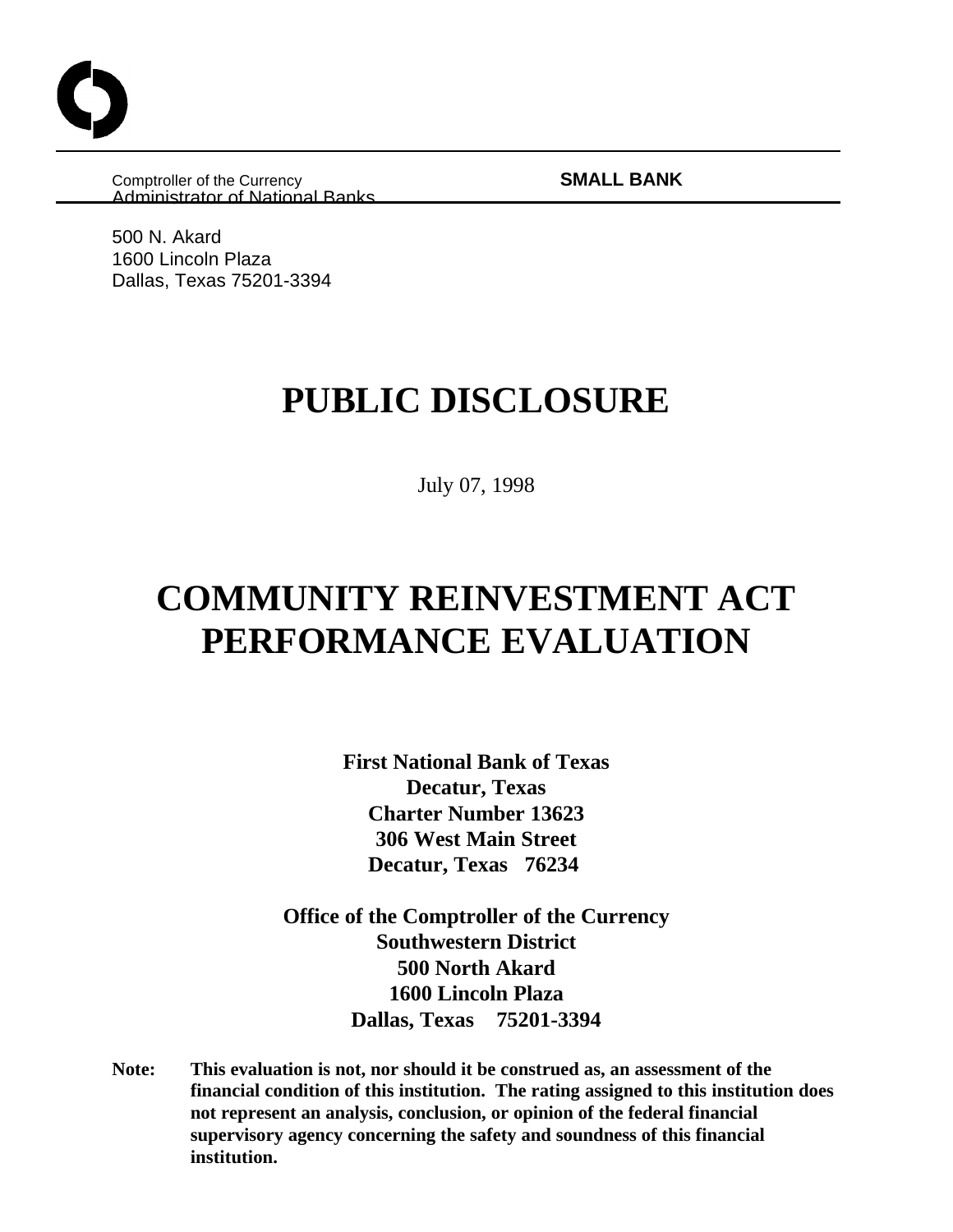## **General Information**

The Community Reinvestment Act (CRA) requires each federal financial supervisory agency to use its authority, when examining financial institutions subject to its supervision, to assess the institution's record of meeting the credit needs of its entire community, including low- and moderate-income neighborhoods, consistent with safe and sound operation of the institution. Upon conclusion of such examination, the agency must prepare a written evaluation of the institution's record of meeting the credit needs of its community.

This document is an evaluation of the CRA performance of **First National Bank of Texas, Decatur, Texas**, (FNBT) prepared by The Office of the Comptroller of the Currency, the institution's supervisory agency, as of July 07, 1998. The agency rates the CRA performance of an institution consistent with the provisions set forth in Appendix A to 12 C.F.R. Part 25.

#### **Institution's CRA Rating:** This institution is rated "**Satisfactory**"

FNBT has been doing business in Wise County since 1883. During this time period a large loan and deposit base was established. During 1990 FNBT expanded into Tarrant County. There are currently four branches serving mostly the southern portions of Tarrant County. A branch in North Richland Hills, the only branch in the northern sector of the county, was opened in 1997. As of this examination, FNBT has more outstanding loans originated at branches located in Tarrant County than in Wise County. The majority of consumer lending remains in Wise County. The distribution of residential and consumer loans in Tarrant County shows virtually no disbursement in low and moderate income areas. Consumer and residential loans are not heavily concentrated in census tracts surrounding the branches. The majority of bank lending has been for development of residential subdivisions in all portions of Tarrant County. Banking facilities are accessible with the hours reasonable to serve the needs of only a small portion of the assessment area.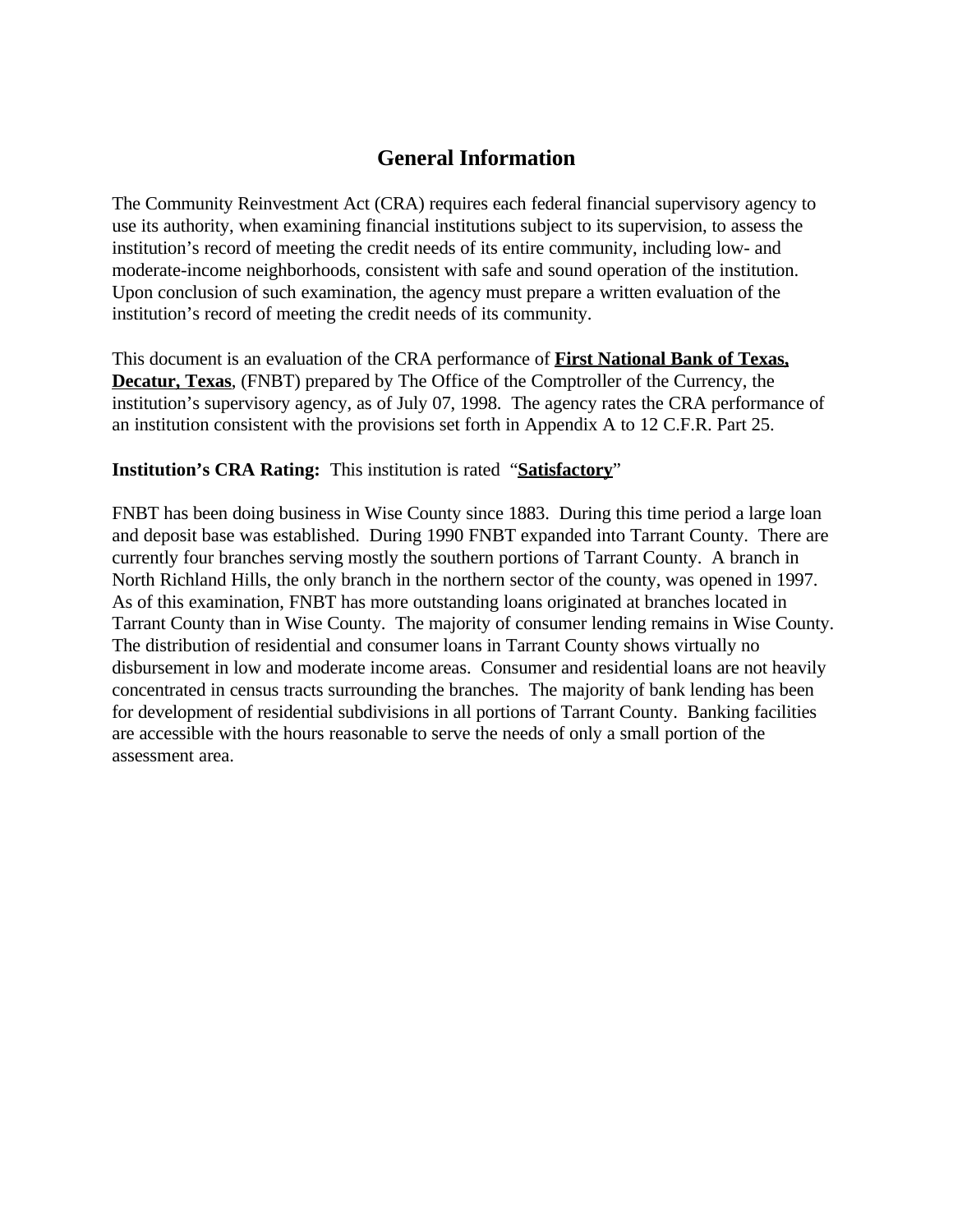The following table indicates the performance level of **First National Bank of Texas, Decatur, Texas**, with respect to each of the five performance criteria.

| <b>Small</b><br><b>Institution</b><br><b>Assessment</b><br><b>Criteria</b>                           | <b>First National Bank of Texas</b><br><b>Performance Levels</b>   |                                                                  |                                                                                           |  |
|------------------------------------------------------------------------------------------------------|--------------------------------------------------------------------|------------------------------------------------------------------|-------------------------------------------------------------------------------------------|--|
|                                                                                                      | <b>Exceeds Standards</b><br>for Satisfactory<br><b>Performance</b> | <b>Meets Standards</b><br>for Satisfactory<br><b>Performance</b> | <b>Does Not Meet</b><br><b>Standards for</b><br><b>Satisfactory</b><br><b>Performance</b> |  |
| Loan-to-<br>deposit ratio                                                                            | $\mathbf{X}$                                                       |                                                                  |                                                                                           |  |
| Lending in<br>assessment<br>area                                                                     |                                                                    | X                                                                |                                                                                           |  |
| <b>Lending to</b><br>borrowers of<br>different<br>incomes and to<br>businesses of<br>different sizes |                                                                    | $\mathbf{X}$                                                     |                                                                                           |  |
| Geographic<br>distribution of<br>loans                                                               |                                                                    |                                                                  | $\mathbf{X}$                                                                              |  |
| <b>Response to</b><br>complaints                                                                     | No complaints were received since the prior examination            |                                                                  |                                                                                           |  |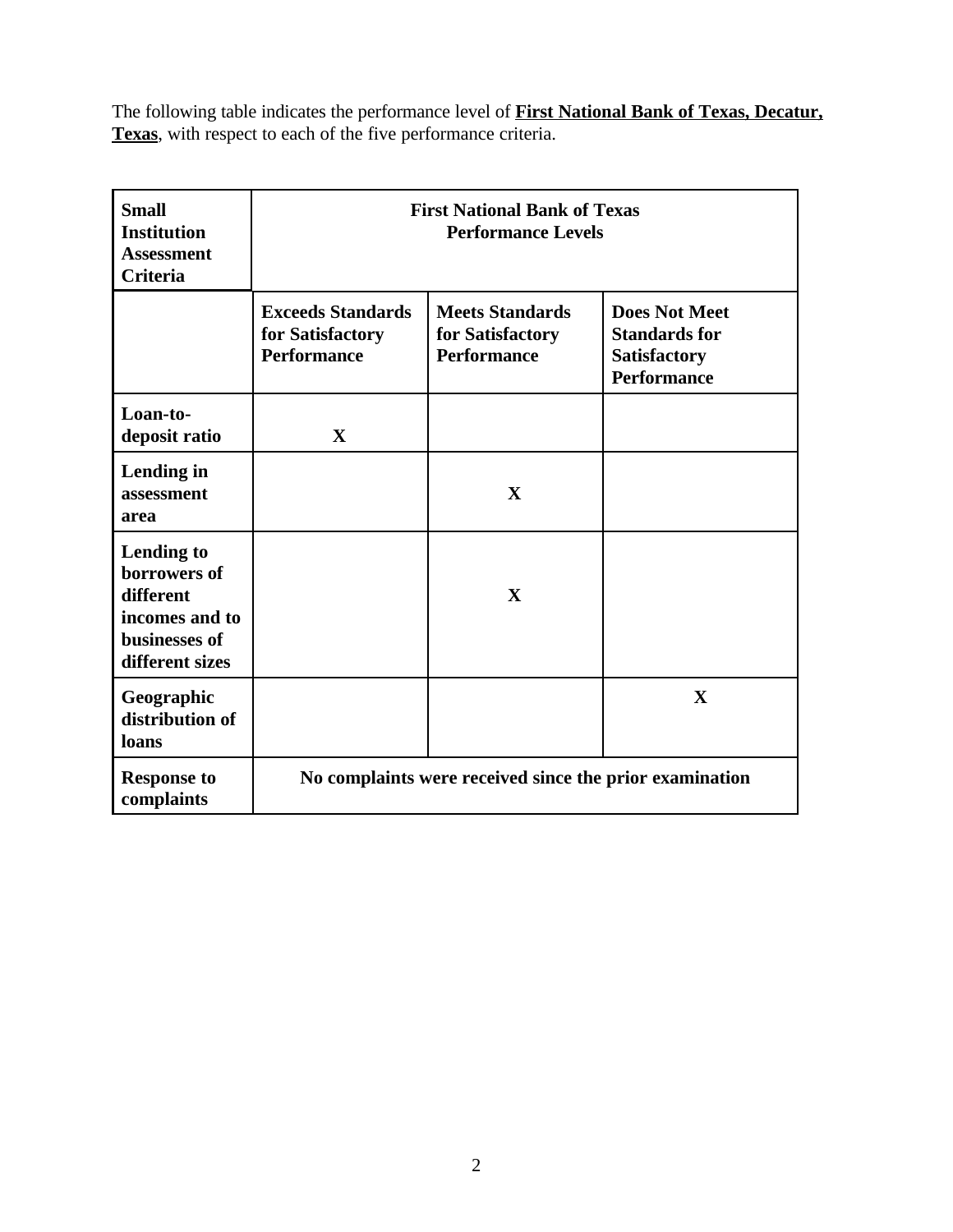## **Description of Institution**

First National Bank of Texas (FNBT) was chartered in 1883 and is a \$271 million full-service financial institution. FNBT is owned by stockholders with majority ownership (28%) by the Burton family. In the previous Community Reinvestment Act Public Evaluation dated, September 30, 1995, FNBT was rated **SATISFACTORY.**

FNBT has seven locations which are located in Wise (3) and Tarrant (4) Counties. All three branches in Wise County are in Decatur, Texas. The main office is located at 306 West Main; The SouthBank office, which opened in June of 1986, is located at 1409 South Farm Road 51, and the Wal-Mart SuperCenter branch, which opened in April of 1995, is located on South Farm Road 51.

| <b>Branch</b>      | <b>Lobby Hours</b>                                                                                                  | <b>Drive-up Hours</b>   | <b>ATM</b>     |
|--------------------|---------------------------------------------------------------------------------------------------------------------|-------------------------|----------------|
| <b>Main Office</b> | Monday thru Thursday<br>9:00am-3:00pm<br>Friday 9:00am-6:00pm<br>Saturday 9:00am-12:00pm                            | None                    | N <sub>0</sub> |
| <b>SouthBank</b>   | Monday thru Thursday<br>9:00am-3:00pm<br>Friday 9:00am-6:00pm<br>Saturday 9:00am-12:00pm                            | Saturday 9:00am-12:00pm | Yes            |
| <b>Wal-Mart</b>    | Monday thru Thursday<br>10:00am to $8:00$ pm<br>Saturday 10:00am-6:00pm<br>Sunday $1:00 \text{pm} - 5:00 \text{pm}$ | None                    | No             |

#### **Banking Hours (Wise County)**

There are four branches located in Tarrant County. The Hulen branch opened in June of 1990 and is located at 7300 South Hulen Street in Fort Worth, Texas. The Eastchase branch opened June of 1995 and is located at 1701 Eastchase Parkway in Arlington, Texas. The Benbrook branch opened September of 1993 and is located at 851 Winscott Street in Benbrook, Texas. FNBT's newest location is the North Richland Hills branch, which opened in March of 1997, and is located at 6851 North East Loop 820, in North Richland Hills, Texas.

A mortgage loan division was started in May of 1994, and a small business lending division was started in April of 1996. Both divisions are located at the Benbrook branch. All of FNBT's single family residential loans are processed through the mortgage division. Approximately 70% of mortgage loans originated are sold to the secondary markets. As of this examination, there are 64 loans partially guaranteed by the Small Business Administration. Outstanding balances of the guaranteed loans is \$10.6 million.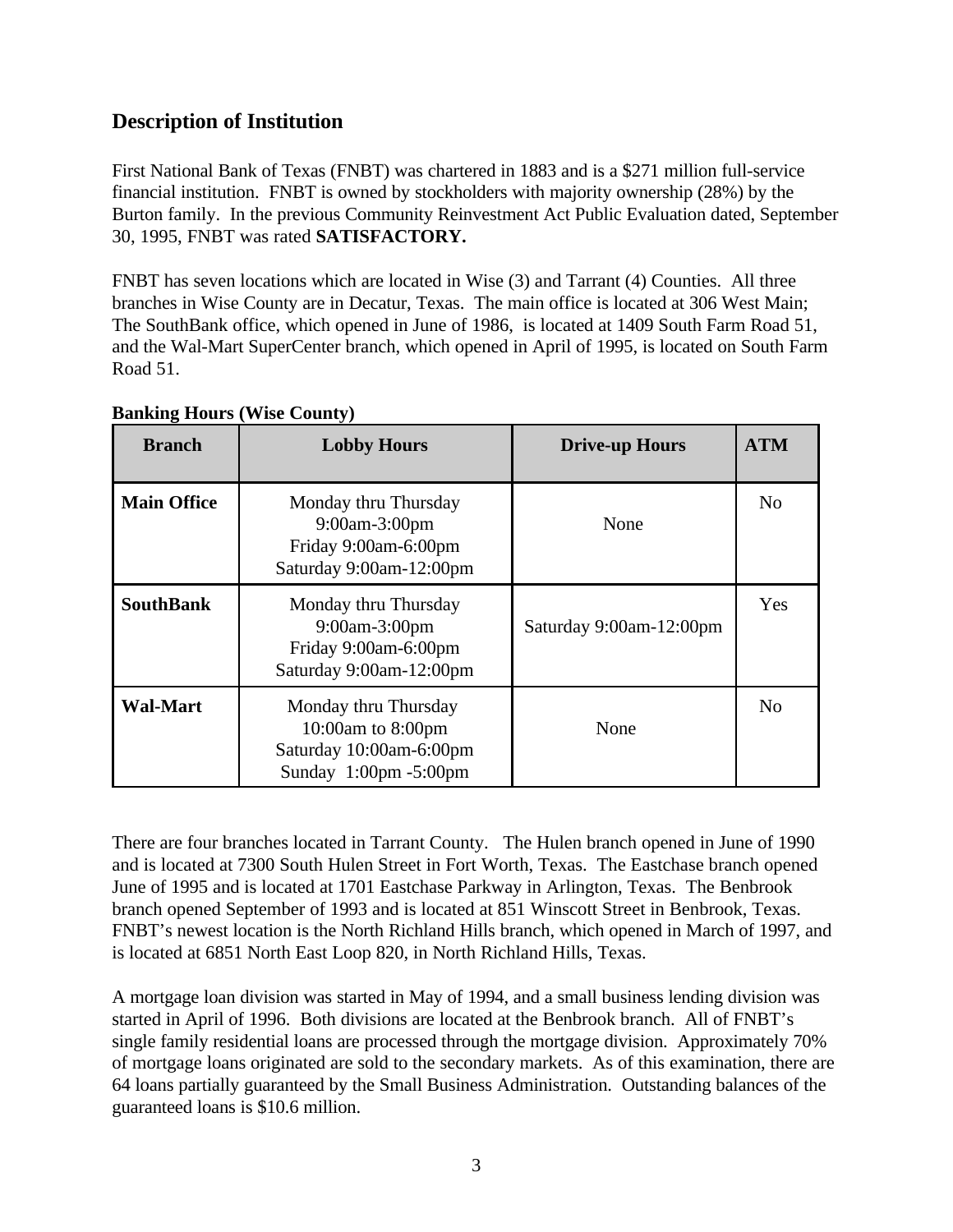| <b>Branch</b>                  | <b>Lobby Hours</b>                                                                       | Drive-up                                                               | <b>ATM</b>     |
|--------------------------------|------------------------------------------------------------------------------------------|------------------------------------------------------------------------|----------------|
| Hulen                          | Monday thru Thursday<br>9:00am-3:00pm<br>Friday 9:00am-6:00pm<br>Saturday 9:00am-12:00pm | Monday thru Thursday<br>7:30am- 6:00pm<br>Saturday 9:00am - 12:00pm    | Yes            |
| Eastchase                      | Monday thru Thursday<br>9:00am-3:00pm<br>Friday 9:00am-6:00pm<br>Saturday 9:00am-12:00pm | Monday thru Thursday<br>7:30am- 6:00pm<br>Saturday 9:00am - 12:00pm    | Yes            |
| Benbrook                       | Monday thru Thursday<br>9:00am-3:00pm<br>Friday 9:00am-6:00pm<br>Saturday 9:00am-12:00pm | Monday thru Thursday<br>7:30am- 6:00pm<br>Saturday 9:00am - 12:00pm    | Yes            |
| North Richland<br><b>Hills</b> | Monday thru Thursday<br>9:00am-3:00pm<br>Friday 9:00am-6:00pm                            | Monday thru Thursday<br>$7:30$ am- 6:00pm<br>Saturday 9:00am - 12:00pm | N <sub>o</sub> |

## **Banking Hours (Tarrant Count)**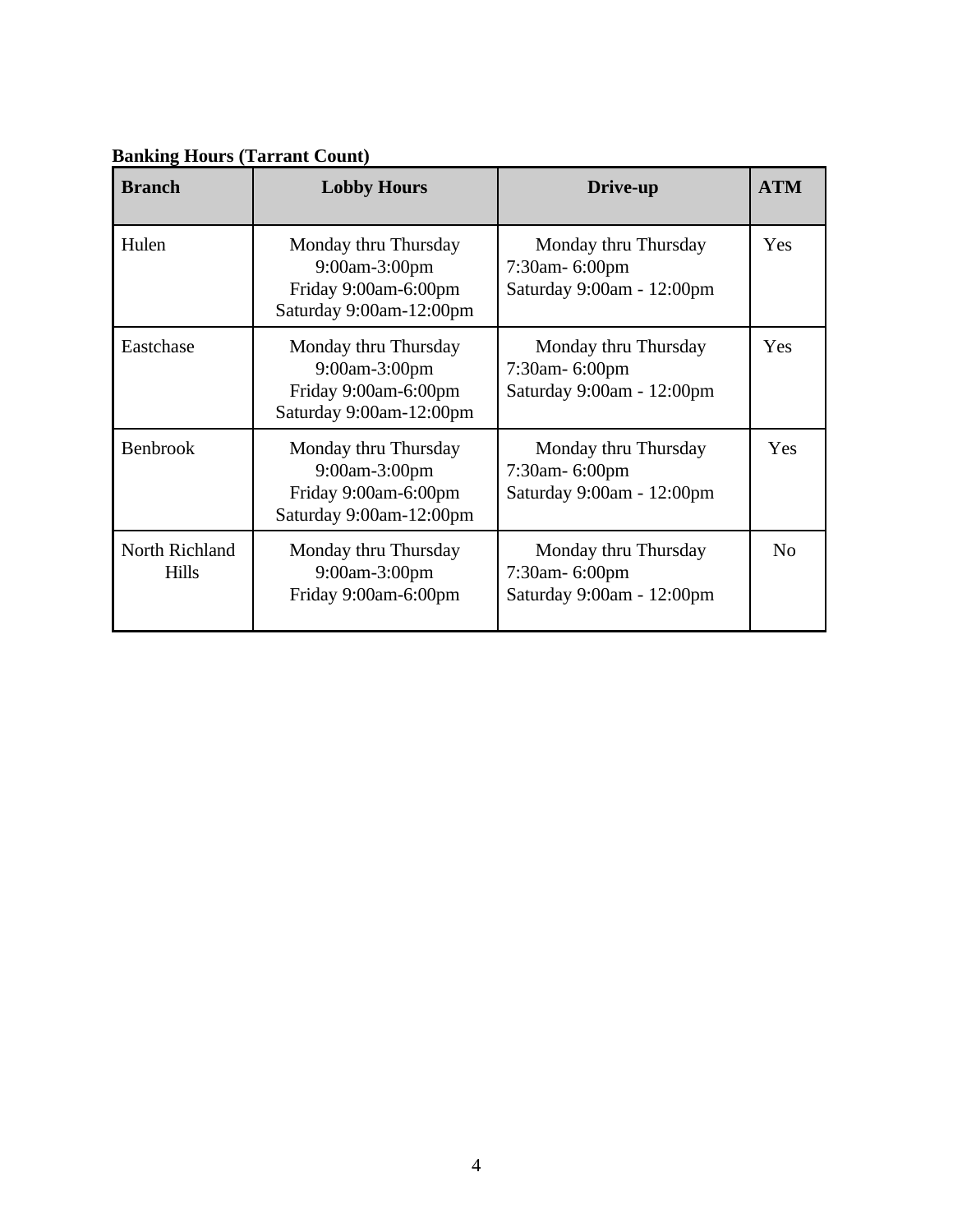#### **Description of Assessment Area**

FNBT's assessment area is all block numbering areas located in Wise County and all census tracts located in Tarrant County. Wise County is not part of a Metropolitan Statistical Area (MSA). Tarrant County is part of the Fort Worth MSA. Decatur is the largest city in Wise County as well as the county seat. Other cities located within Wise County include Alvord, Boyd, Bridgeport, Chico, Newark, Paradise and Rhome. Wise County has a population of approximately 32,650 based on the 1990 United States census. Decatur's population is approximately 4,650. Decatur is located approximately 40 miles northwest of Fort Worth and 60 miles northwest of Dallas. Decatur has historically been a farm and ranching community. However, in recent years it has been evolving into a bedroom community for residents commuting to the Dallas/Fort Worth area for employment. Financial institutions in Decatur include a branch of a national bank and two savings and loans. There are other banking institutions including state banks located in Wise County.

Tarrant County is the second fastest growing county in the 16-county North Central Texas region. The county covers approximately 1,413 square miles with a population of 1,187,835 as of the 1990 census. Cities within Tarrant County include Arlington, Azle, Bedford, Benbrook, Colleyville, Crowley, Euless, Everman, Fort Worth, Grapevine, Haltom City, Hurst, Keller, Kennedale, Lake Worth, Mansfield, North Richland Hills, Richland Hills, Southlake, and Watauga. Fort Worth is the largest city in Tarrant County and encompasses 300 square miles. The population of Fort Worth was approximately 484,500 as of the 1990 census. Arlington, the fastest growing community in Tarrant County, is home to approximately 290,000 people.

Tarrant County has a diverse employment base with a concentration of high-tech companies. Major employers are Bell Helicopter, Lockheed/Martin, Southwestern Bell, the Joint Reserve Base at Carswell Air Force Base, Fort Worth Independent School District, and American Airlines.

The weighted average income for the combined Non-MSA of Wise County and MSA of Tarrant County is \$51,566. The income information is based on the 1996 Housing and Urban Development (HUD) statistics. FNBT's assessment areas do not arbitrarily exclude low-ormoderate income census tracts. The assessment areas meet the requirements established by the Community Reinvestment Act.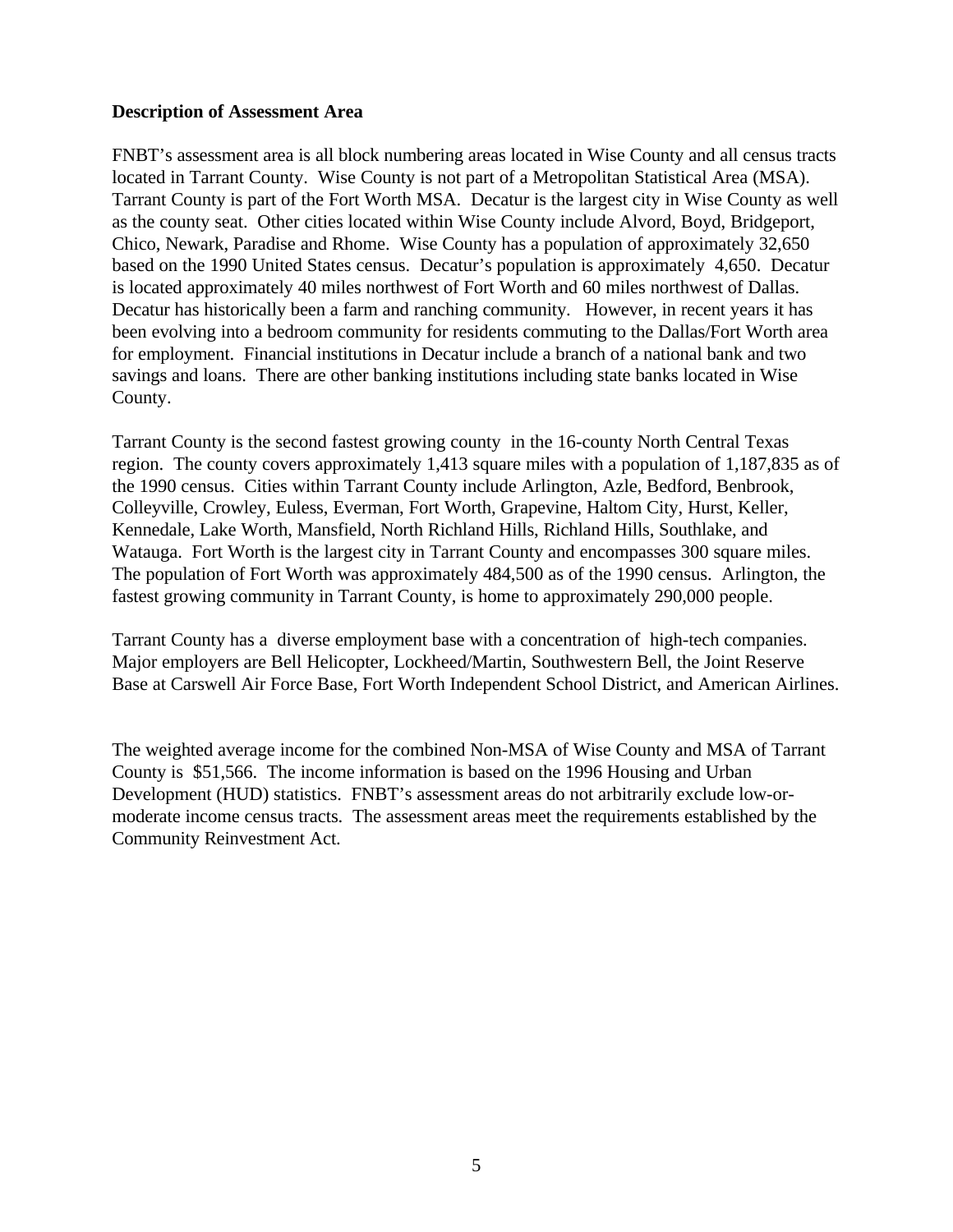| <b>Block</b><br>Characteristics | # of Tracts | % of Total Tracts | # of Households | % of Total<br>Households |
|---------------------------------|-------------|-------------------|-----------------|--------------------------|
| Low                             | 28          | 10%               | 21,840          | 5%                       |
| Moderate                        | 66          | 24%               | 110,028         | 24%                      |
| Middle                          | 95          | 35%               | 172,208         | 38%                      |
| Upper                           | 86          | 31%               | 147,438         | 33%                      |
| Totals                          | 275         | 100%              | 451,514         | 100%                     |

**Source: 1990 Census Bureau Statistics**

The block numbering areas (BNAs) located in Wise County are equally divided between middle and upper income BNAs. There are no low income tracts near the branches located in Tarrant County.

The chart below illustrates the income of households within the BNAs:

| <b>Census Tract/Block</b><br><b>Characteristics</b> | Low Income<br>Households | Moderate Income<br>Households | Middle Income<br>Households | <b>Upper Income</b><br>Households |
|-----------------------------------------------------|--------------------------|-------------------------------|-----------------------------|-----------------------------------|
| Low                                                 | 13,086                   | 3,988                         | 2,719                       | 2,044                             |
| Moderate                                            | 37,167                   | 25,262                        | 24,437                      | 23,172                            |
| Middle                                              | 33,098                   | 30,773                        | 39,832                      | 68,487                            |
| Upper                                               | 13,505                   | 15,967                        | 25,536                      | 92,429                            |
| Totals                                              | 96,856<br>21%            | 75,990<br>17%                 | 92,524<br>20%               | 186,132<br>42%                    |

**Source: 1990 Census Bureau Statistics** 

Approximately 21% of all households are low income. The population of moderate income households adds an additional 17%. Low and moderate income households are disbursed in all census tracts and block numbering areas in the assessment area.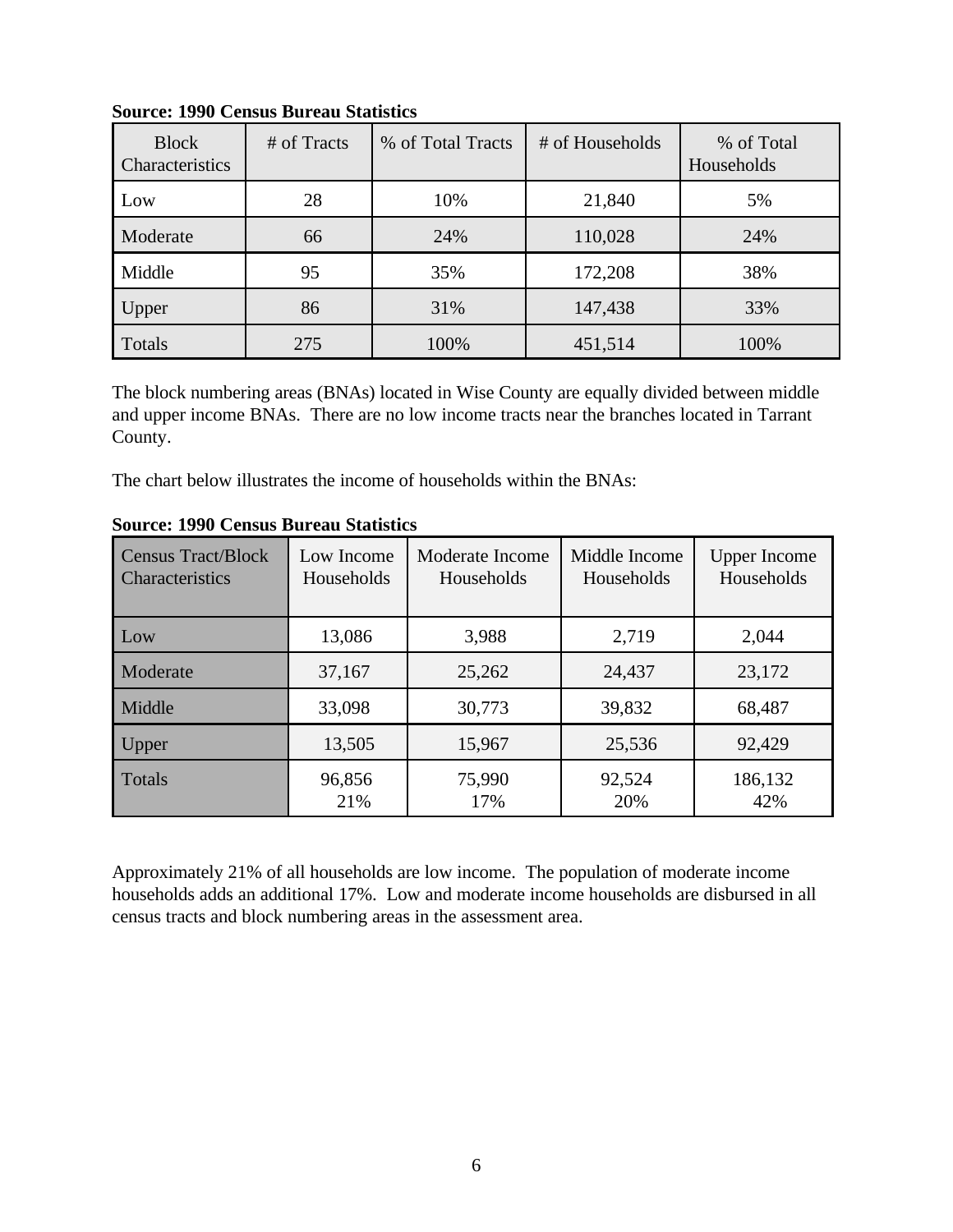### **Conclusions with Respect to Performance Criteria**

FNBT's average loan-to-deposit ratio exceeds the standards for satisfactory performance when compared to other national and state chartered banks in the assessment area. FNBT has an average loan-to-deposit ratio of 71.1% for the previous thirteen quarters ending 3/31/98. The quarterly average loan-to-deposit ratio for other banks in the assessment area ranges from a low of 23.6% to a high of 73.0%. The average loan-to-deposit ratio for the nineteen banks selected for the comparison is 55.5%.

FNBT's performance meets the standards for satisfactory performance in lending in the assessment area. The majority of loans originated during 1996 and 1997 are within the assessment area. A sample of 241 mortgage loans showed 87% are within the assessment area. A sample of 110 consumer loans indicated 81% are within the assessment area. A sample of 41 commercial loans indicated 88% are to businesses located in the assessment area.

Performance meets the standards for satisfactory performance in lending to borrowers and businesses of different income levels. We sampled 206 mortgage loans and 76 consumer loans originated in the assessment area. Mortgage loans to low income borrowers secured by one-tofour family dwellings totaled 15% of the number of loans sampled. Mortgage loans to moderate income borrowers totaled 18% of the number of loans sampled. The sample of consumer loans indicated 45% were to low income borrowers and 21% were to moderate income borrowers This level of lending is commensurate with the population of low and moderate income households in the assessment area.

Lending to small business also meets the standards for satisfactory performance. Small businesses are defined by the CRA regulations as a business with annual gross revenues of \$1 million dollars or less. Approximately 51% of all commercial loans reviewed are to small businesses.

| Distribution of Commercial Loans By Gross Revenues<br>January 1996- December 1997 |                       |                                         |                         |                                          |  |
|-----------------------------------------------------------------------------------|-----------------------|-----------------------------------------|-------------------------|------------------------------------------|--|
|                                                                                   | Number<br>of<br>Loans | Percentage<br>of<br><b>Total Number</b> | Total<br><b>Dollars</b> | Percentage<br>οf<br><b>Total Dollars</b> |  |
| Gross revenues less than \$1 million                                              | 21                    | 51%                                     | 12,329                  | 40%                                      |  |
| Gross revenues greater than \$1 million                                           | 20                    | 49%                                     | 18,586                  | 60%                                      |  |
| Totals                                                                            | 41                    | 100%                                    | 30,915                  | 100%                                     |  |

#### **Source: Commercial Loan Sample**